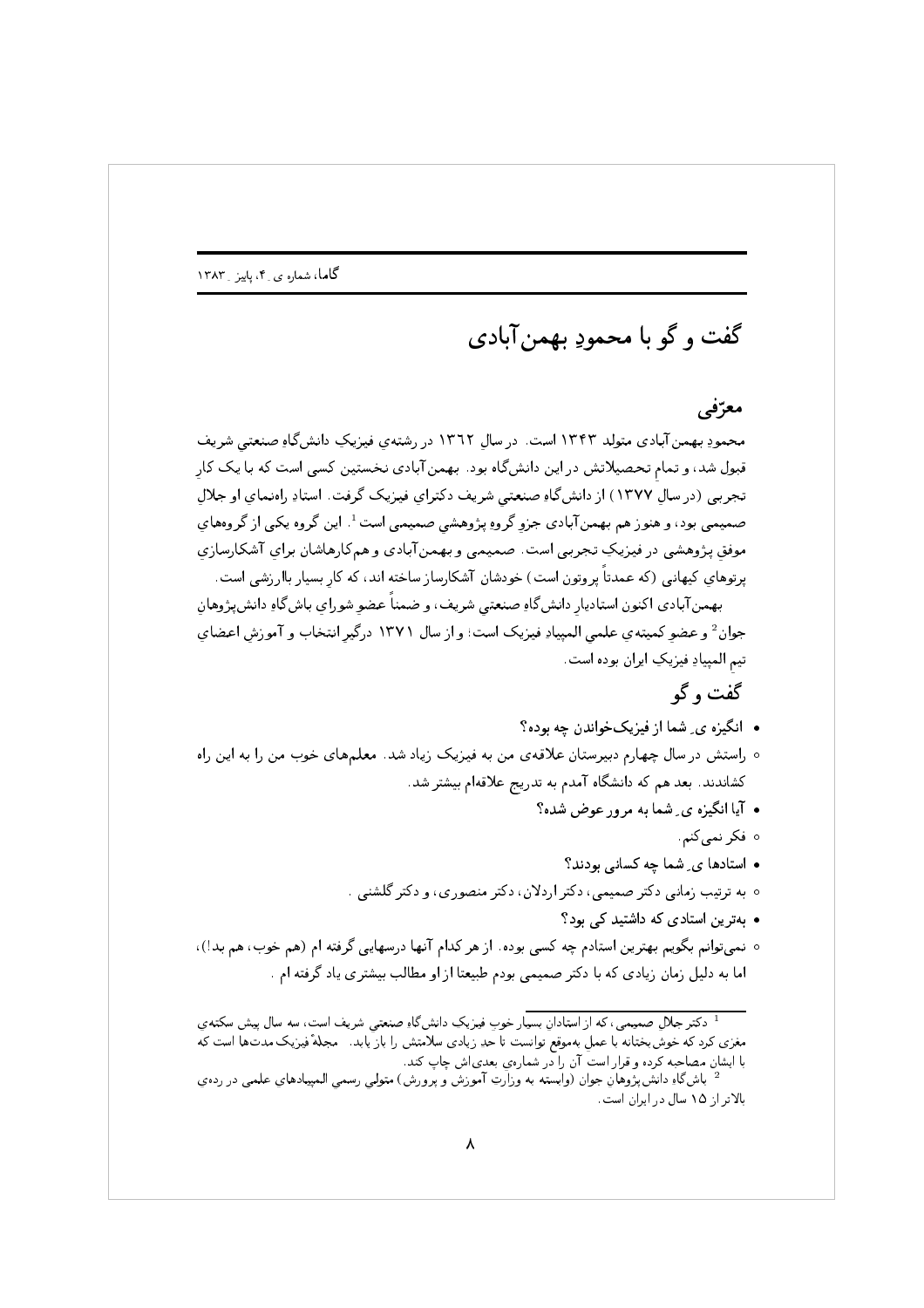

- $\Omega$  استادِ راهنما ی شما کے بود
	- ∘ دکتر صمیمی.
	- شبيه او هستيد؟
- ه در بعضی موارد احساس میکنم بله.
	- از فیزیک پیشهبودن راضبی هستید؟
		- ە خىلى زياد.
- چیزهای غیرفیزیک هم می خوانید؟ چه چیزهایی؟
- قبلا کتابهای مذهبی میخواندم، الان بیشتر کتابهای فیزیکی میخوانم.
	- چه قدر ورزش مبيكنيد؟
- الان تقریبا هیچ، ولی قبلاً خیلی فوتبال بازی میکردم و به کوه هم میرفتم.
- چه قدر به نوشتن فارسی علاقه دارید؟ چه قدر مینویسید؟ اگر مینویسید، چرا مینویسید؟ اگر نمي نويسيد، چرا نمي نويسيد؟
- ۰ زیاد . اصولاً من به نوشتن فارسی بیشتر از انگلیسی علاقه دارم چون زبان مادریم است و بهتر میٖنویسم . مقالههایی که در مجلهی فیزیک نوشتهام این را نشان میدهد. این که بعضیها میگویند وقت نداریم فارسی بنویسیم فکر می کنم کملطفی می کنند، چون بیشتر خوانندگان داخلی را از دست می دهند. اگر دوست داریم فیزیک گسترش پابد باید مجلات داخلی را حمایت کنیم.
	- اکنون در چه زمینهای کار پژوهشی میکنید؟
		- ه نجوم پرتوهای کیهانی و پرتوهای گاما.
		- بهترین کارتان به نظر خودِتان کدام است؟
	- ۰ نمیتوانم بهترین را انتخاب کنم، ولی اولین مقالهام برایم هیجان زیادی داشت.
		- كار جمعى را دوست داريد يا كار فردي را؟
- ۰ لازمه ی کار تجربی کار جمعی است، و از این رو خودبهخود به این کار علاقه پیدا کرده ام، هر چند که به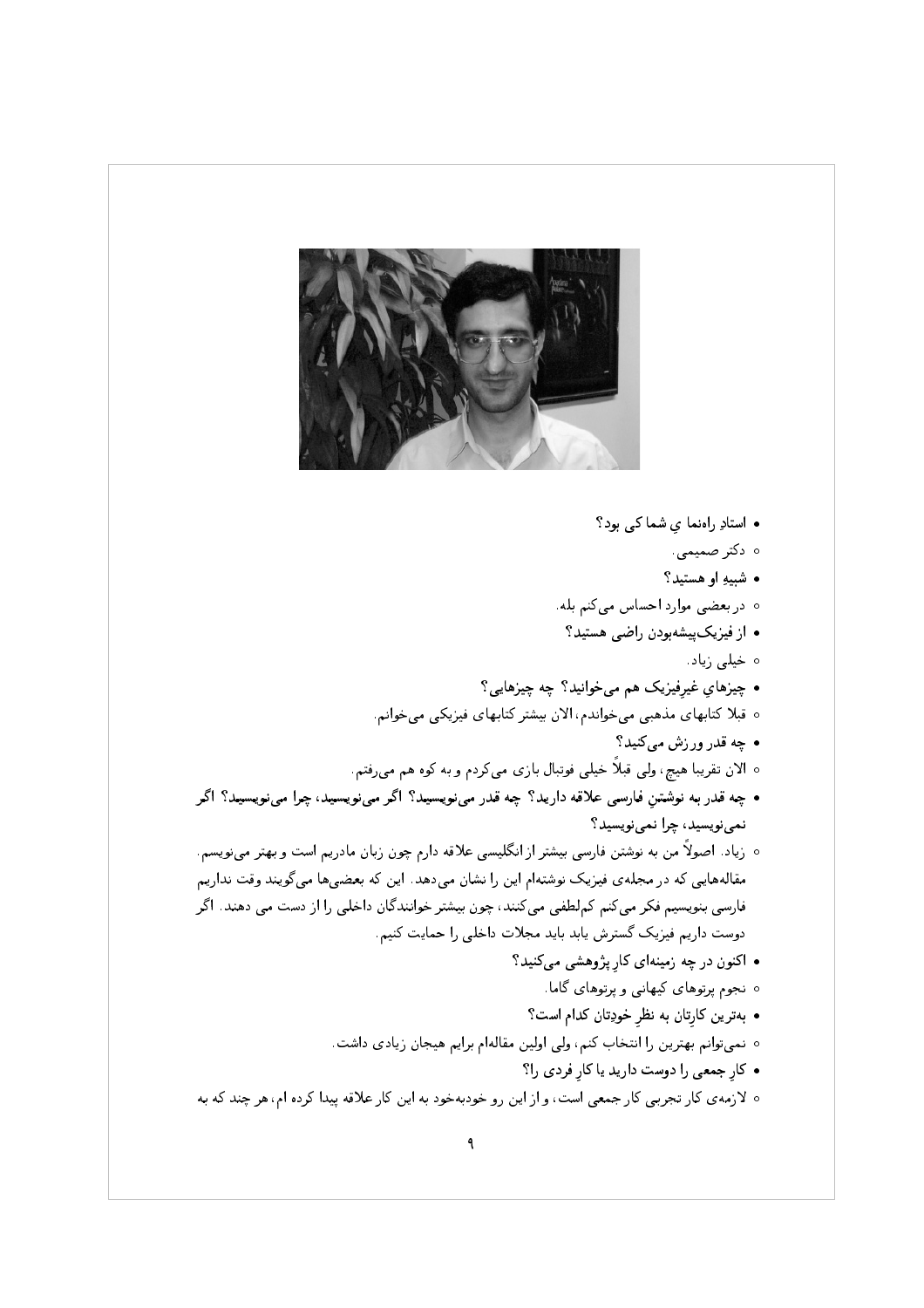کار فردی هم بی علاقه نیستم. • ارزیابی ِ شما از کارهای پژوهشی در ایران، چیست؟ ه آمار منتشره نشان می دهند که نسبت به یک دههی قبل رشد قابل ملاحظهای کرده ایم. • وضعیّت په وهش در زمینه ی فیزیک په تجربی در ایران چیست؟ ۰ فیزیک تجربی در مقایسه با نظری خیلی عقبتر است. دلیل آن هم روشن است، چون امکانات لازم

- برای کار تجربی نسبت به نظری خیلی بیشتر است. اما فکر میکنم رشد قابل ملاحظهای در دههی اخیر در این زمینه داشتهایی
	- به نظر رشما چه باید کرد تا فیزیکِ تجربه را ایران رشد کند؟
- ۰ به نظر من مشکل ما بسیار اساسی است. به این معنی که میل به کار تجربی باید از سنین پایینتر از مقطع دانشگاهی شروع شود . بذر این کار در دورانی باید کاشته شود که بچهها در اوج رشد فکری هستند، یعنی دورانی که در آموزش و پرورش هستند. وقتی در مدارس ما امکانات اوّلیه برای این کار موجود نباشد توقع هم نباید بیش از این باشد. منظورم از امکانات اوّلیه این نیست که فلان دستگاه و یا ابزار را باید داشته باشیم، نه! بلکه منظورم فرد تربیت کنندهی فعال و لایق است. این فرد می تواند با كمترين امكانات و استفاده از خود دانش آموزان و هدايت آنها دست به كارهاى تجربى بسيار ساده اما ار زشمند بزند تا بچهها از همان دوران به کارهای عملی شوق پیدا کنند. در عمل چون این میسّر نیست بچهها به سمت کتابخوانی ( که آن هم خوب است) سوق پیدا می کنند و گم شدهی خود را بیشتر در آن مییابند. در حالبی که آنچه بچهها را بیشتر ارضا میکند تجربههایی است که با مشاهده و عمل به دست می آید. به نظر من ابتدا باید افراد لایق را درست انتخاب کنیم، روی آنها سرمایه گذاری کنیم، سپس آنها را به مدارس بفرستیم. این کار با تحمل سختیها به منظور سرمایهگذاری روی آینده امکان یذیر است. با این طرز فکر، امکان به وجود آوردن بقیهی وسایل ساده خواهد بود.
- هر گاه بحث از کم بودن فعالیتهای پژوهش تجربی در کشور میشود استدلالی که ارائه میشود کمبود و یا نبودن دستگاههای پیش رفته است. آیا اصلا ً این استدلال را قبول دارید؟ اگر قبول دارید، با توجه به این که معمولاً این دستگاهها گران هستند و بسیاری از دانشگاهها در وضعیتِ کنونی امکان خرید آنها را ندارند، چه باید کرد؟
- من قبول دارم كه كار تجربي احتياج به ابزار دارد و تا حدى هم عدم فعاليت تجربي به اين بر مي گردد. اما فکر میکنم نبودن بعضی چیزهای دیگر مهمتر است. مثلاً عشق به کار، نظم پذیری، میل به ارائهی کارهای برتر و فوق العاده، و غیره. اینها چیزهایی هستند که کمتر در وجود ما پیدا می شوند. ما اگر حتی از آنچه که در اختیارمان هست به نحو خوبی استفاده کنیم فکر می کنم یک مرتبهی بزرگی در کارمان جلوتر خواهیم بود. به نظر من نداشتن ابزار و وسایل بیشتر یک حربه برای یوشاندن اشکالات خودمان است.
	- آیا آزمایش گاهی را که در آن کار می کنید موفق ارزیابی می کنید؟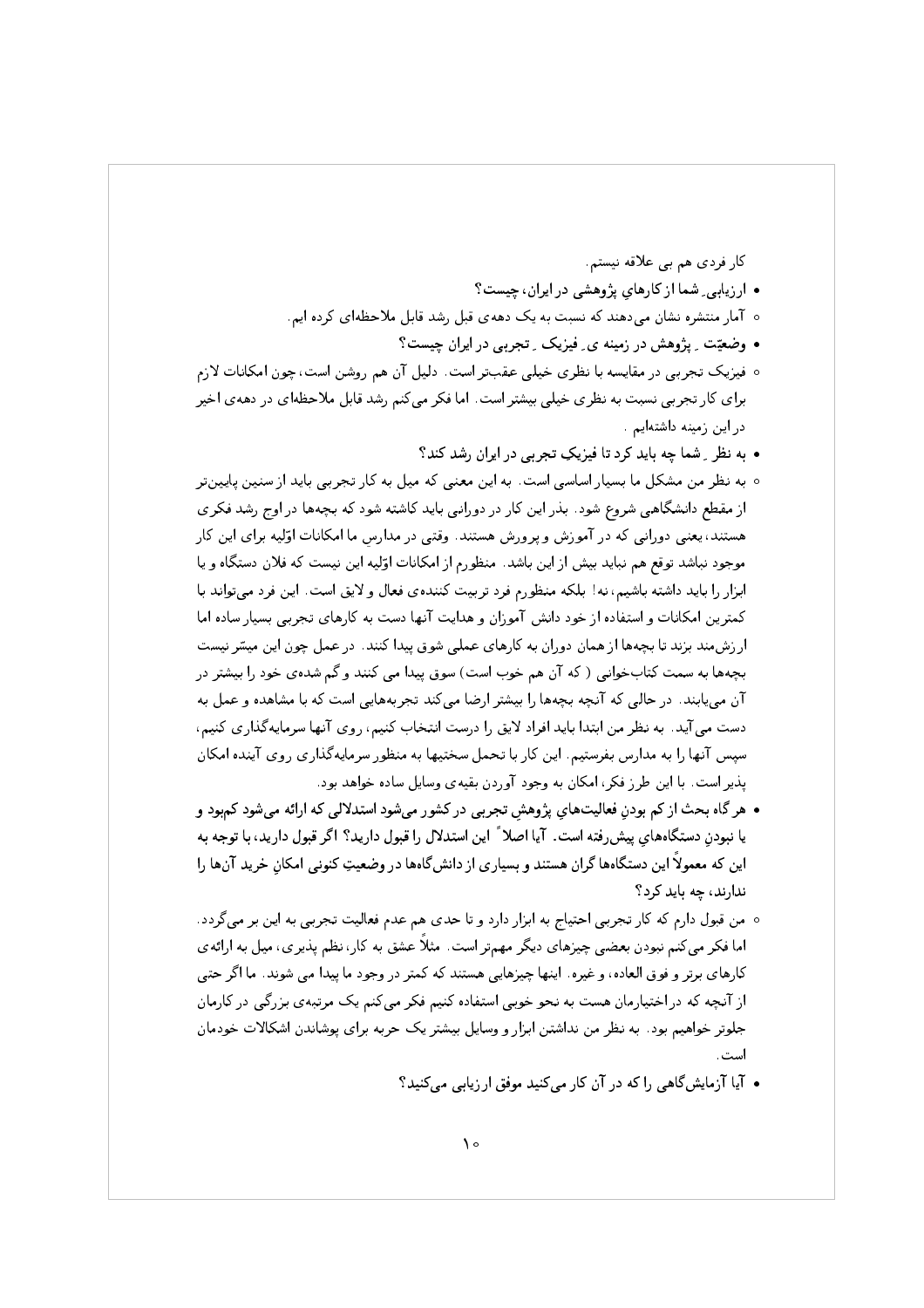- ه ببینید ما کاری را شروع کردیم که در ایران هیچ سابقهای نداشت. حتی بعضی از بازدید کنندگان خارجی که گاهی به آزمایشگاه ما سر می زنند از این کار متعجب میشوند؛ چرا که این کار یک پژوهش بنیادی است و در داخل خریداری ندارد . به هر حال پس از یک دهه کار موفق شده ایم کارهایی بکنیم که قابل ارائه به دیگران است و این من را ارضا می کند.
- اگر جزو اسرار نیست، دوست داریم بدانیم که در ۱۰ سالِ گذشته چه قدر خرج این آزمایشگاه شده است؟ چه قدر صرفِ خريدنِ وسيله شده؟ و در همين مدّت چند مقاله و چند ثبتِاختراع (patent) از این آزمایشگاه بیرون آمده؟ فکر میکنید این هزینهی متوسط از متوسطِ ایران یا متوسطِ دنیا کمتر است يا سش تر ؟
- متأسفانه الان عدد و رقم آن را نميدانم. چون من خيلي به اين كارها كار ندارم. بيشتر دكتر صميمي به این امور رسیدگی میکند. در ۷ سال گذشته گروه ما ۷ مقاله داشته است و فکر میکنم هزینهای که برای آنها شده با متوسط ایران خیلی فرق نکند، اما از متوسط دنیا خیلی کمتر است، به خصوص پولی که یژوهش گران مے گیرند بسیار کمتر از متوسط جهانے است.
	- آیا به این که شخص یا سازمانی کارهای پژوهشی را هدایت کند، اعتقاد دارید؟
- در کل بله، به شرطی که آن شخص یا سازمان لایق این کار باشد. اگر سازمانی دارای افراد لایقی باشد که بتواند با مراجعه به آنها اولویتها را تشخیص دهد، می توان امیدی داشت که این پژوهشها مورد استفاده ی بیشتر کشور قرار گیرد.
- فکر میکنید سازمانها یی که متولی ی حمایت از پژوهش هستند کار خود را درست انجام میدهند؟ اگر نه، اشكال كارشان كجا است؟
- ۰ من تنها با بخش پژوهشی دانشگاه صنعتی شریف آشنا هستم و میتوانم راجع به آن نظر بدهم. در اینجا من به راحتی بدون هیچ برخوردی با دیگران طرح پژوهشی خود را به صورت مدون ارائه میدهم و مورد یذیرش قرار میگیرد. تا این جا بسیار خوب است و جای قدردانی دارد. اما وقتی بحث تجهیزات پیش می آید تازه اول مشکلات است که بحث روی آن تکراری خواهد بود.
	- تا چه حد در مدیریّتِ مؤسسههایی که در آنها بوده اید سهیم بوده اید؟
- ه اگر شرکت در شورای باشگاه دانش پژوهان جوان (مرکز المپیادهای علمی کشور) را مدیریت بدانید، من هم در بعضبی تصمیم گیریهای باشگاه شرکت داشتهام. مثلا ً ارائهی پیشنهاد افزایش سهمیهی قبول شدگان در دورهی تابستان و تصویب آن در شورا و هیئت امنای باشگاه از طرف من بود.
	- $\Omega$  به آموزش اهمیت می دهید؟ چهقدر
- خیلبی. فکر میکنم آموزش یکی از ارکان مهم دانشگاه است که حتبی در دانشگاههای خوب ما هم کمتر به آن اهمیت داده میشود . آموزش خوب میتواند مردم را به یادگیری و بهرهبرداری خوب از آن تشویق کند.
	- تا کنون چند دانشجوی دکتری و چند دانشجوی کارشناسی ارشد با شما کار کرده اند؟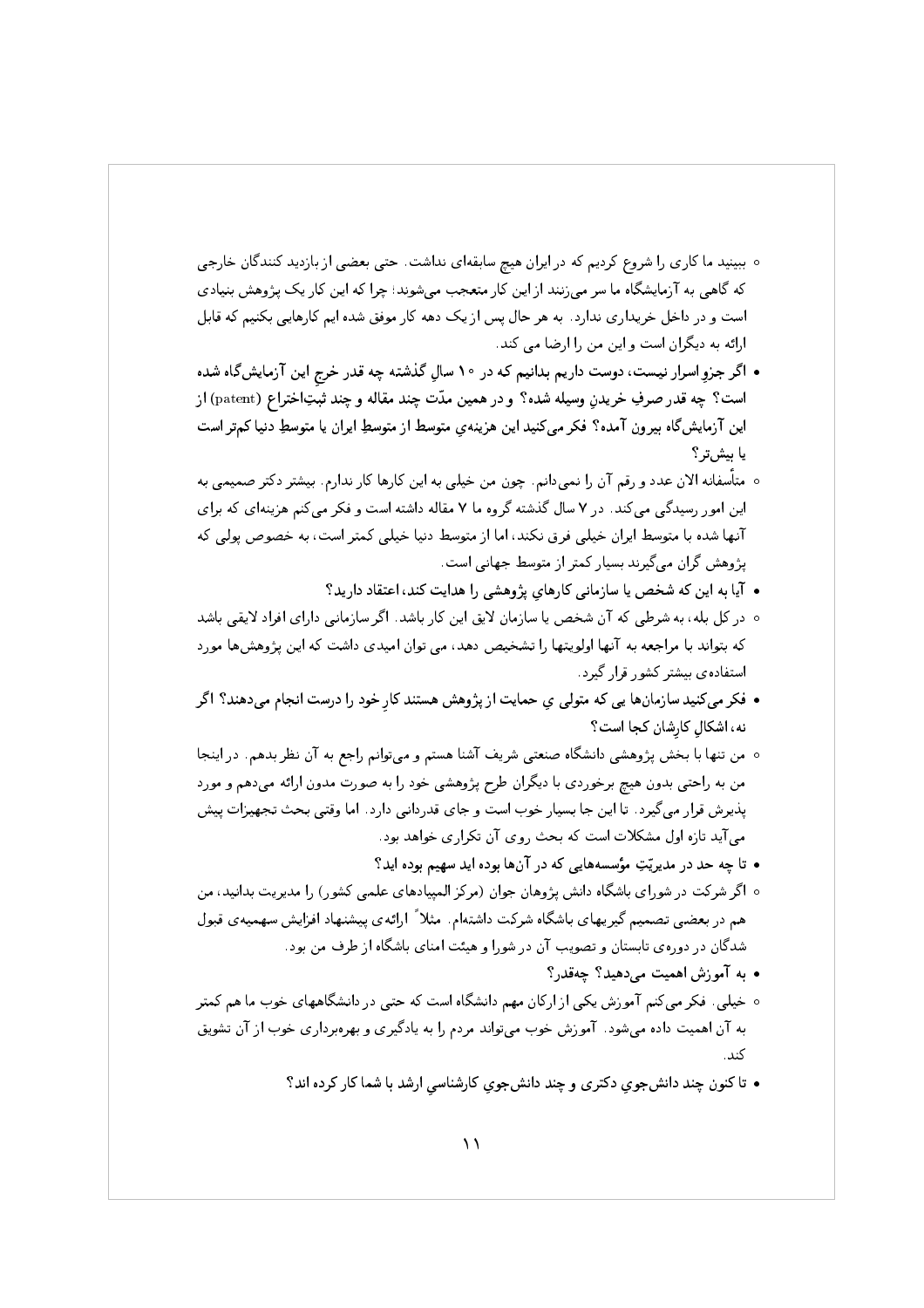- ه تنها یک دانشجوی کارشناسی ارشد داشته ام که به زودی فارغ التحصیل می شود.
- نظر شما در موردِ نظام کنونبی آموزش دورهیِ کارشناسی فیزیک در ایران چیست؟
- ه بسیار بد است، درست همان طور که وحید کریمی پور گفته.<sup>3</sup> من متعجبم از اینکه با این وضع آموزش، دانشجویان از بعضی از آقایان دانشکدهی فیزیک صنعتی شریف نقل قول میکنند که میگویند شما فقط همین درسها را باید بخوانید و هیچ کار دیگری نکنید. من فکر می کنم با این آموزش بچهها به هیچ یک از اهداف خود به نحو خوبی نخواهند رسید. حتی دانشجویان خوب هم احساس خوبی از این آموزش ندارند. یک نصیحت هم به دانش جوها دارم: این که خودشان به طور گروهی میتوانند برای بهسازی آموزش قدم بردارند؛ مثلاً در تشکلهای دانشجویی، با پژوهش و به کارانداختن عملی آنچه در كلاس آموخته اند و استفاده از اساتيد علاقهمند مىتوان تا حدى اين نقيصه را تعديل كرد.
	- نظر شما در موردِ نظام کنونی آموزش دورهیِ کارشناسی ارشدِ فیزیک در ایران چیست؟
- فكر مى كنم اين دوره دورهاى معلق و در برزخ است. (حداقل به نظرم در دانشگاه صنعتى شريف اين طور است.) بدون هیچ هدفی درسهایی خوانده می شود.
	- نظر ِ شما در موردِ ساختار مدیریتی ی دانشگاهها چیست؟
- ۰ به نظرم بیشتر رفع مشولیت است. هیچ کس به صورت بنیادی مدیریتی را شروع نکرده تا با هدف بلند به آن برسد. همه به طور مقطعی سعی کرده اند سنگهای جلوی پایشان را جمع کنند. این مشکل در تمام سطوح مدیریتی کشور وجود دارد.
	- کارتدریس را از کِی شروع کردید؟
		- ه از سال ۱۳۷۷.
- نظر شما در موردِ فیزیکپیشههایِ نسل قبل از شما چیست؟ ارزیابی شما از کارهایِ آموزشی، پژوهشی، و مديريتي آنها چيست؟
- خود من و شما دست پرووردههای آنها هستیم. اگر بخواهیم آنها را ارزیابی کنیم باید به خودمان نگاه کنیم. اگر خودمان را موفق می بینیم باید آن را مرهون آنان بدانیم. من فکر میکنم در زمانی که آنها به ما آموزش میدادند تمام وقت خود را صرف ما می کردند. خوب نسل ما جوان است با ایدههایی که میتواند با ایدههای نسل قبل متفاوت باشد و حتی با هم متضاد باشد. این اشکال ندارد. به نظر من باید آنها را هم درک کنیم. شاید ما هم از نظر نسل بعد از خودمان شبیه نسل قبلی باشیم. متاسفانه در کشور ما این نوع چالشها وجود دارد و بخشی از آن مربوط به از دست دادن موقعیت اجتماعی خودمان میشود. • به نظر ِ شما مکتب فیزیک چیست؟
- موضوع خاصی از فیزیک که بتواند طرفدار پیدا کند و رهروان آن بتوانند آن را بپرورانند و شاخ و برگ آن را اضافه کنند، در آن صورت آن موضوع یک مکتب شده است.
	- مکتب فیزیک چهطور ساخته می شود؟

<sup>&</sup>lt;sup>3</sup> منظور گفتوگو ی گاما با وحیدِ کریمیپور است که در شماره یِ ۳ یِ گاما چاپ شد. ویراستار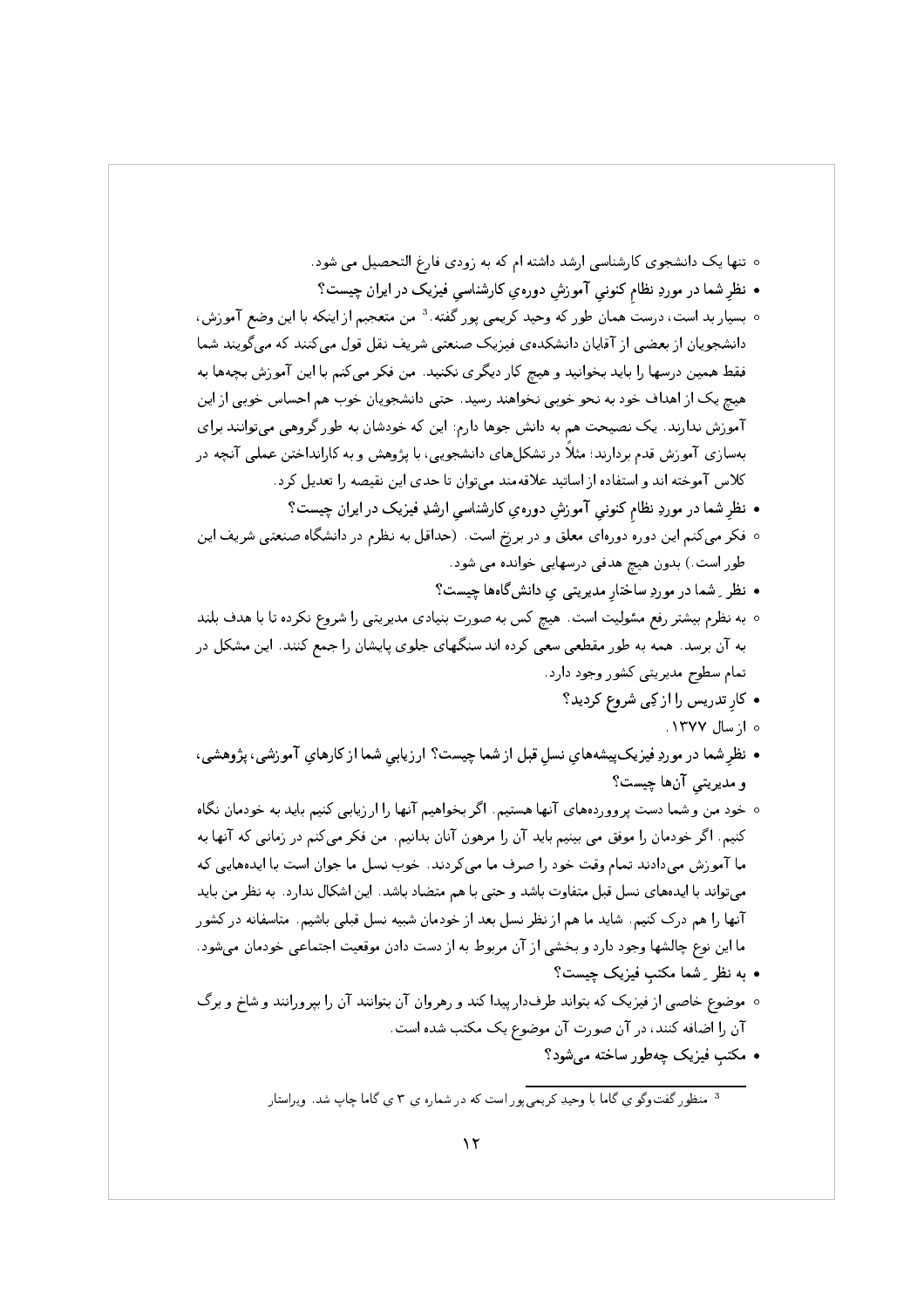- ه اگر کسی خود را وقف آموزش و پژوهش یک موضوع کند و بتواند شیرینیهای آن را هم به دیگران بچشاند و با سختیهای آن از میدان خارج نشود آنگاه می تواند یک مکتب بیافریند.
- آیا در ایران مکتب فیزیکی هست؟ اگر هست، کدام است؟ اگر نیست، آیا می توان در ایران مکتب فيزيک ساخت؟
- ۰ در یک دوره به نظر می آمد مکتبی به نام نظریهی ریسمان وجود دارد، اما حالا فکر می کنم نسل جدید به این مکتب گرایش زیادی نشان نمیدهد. چون در گذشته موضوعات دیگر مطرح نبودند. با به وجود آمدن موضوعات دیگر فکر می کنم آن مکتب کمرنگ شده است. این که در ایران آیا می توان مکتب ساخت، باید بگویم کار نشد ندارد.
	- نظر ِ شما در موردِ تقسیم بندی شاخههای فیزیک به مهم و مهمتر چیست؟
- فكر مى كنم از نظر فيريكييشهها شاخههاى مختلف فيزيك ارزش يكسانى دارند و مهمتر نداريم. اما از نظر ادارهکنندههای جامعه ممکن است بخشی از فیزیک به طور مقطعی مهمتر از بقیه شود و روی آن سرمايه گذاري پېشتري کنند.
- برخی از شاخههای فیزیک در ایران تقریباً وجود ندارد. (این را قبول دارید؟) به نظر شما چهطور میشود این شاخهها را در ایران راه انداخت؟
- ۰ بله. به نظر من یک استاد راهنما و یک دانشجوی شجاع میتوانند این کار را انجام دهند مثلاً همین کاری که خود من کردم مسبوق به سابقهای نبود. وقتی من کارم را با دکتر صمیمی شروع کردم یادم هست که میگفت ما در تاریکی قدم میزنیم و تنها جلوی پایمان را می بینیم. اما پس از یک دهه کار این شاخه از فیزیک به نتیجه رسیده و افراد متعددی در آن فارغ|لتحصیل شده اند.
	- آیا نوشتههای فارسی فیزیک را می خوانید؟ کدامها را؟
- ٥ بله. مطالبي از مجلهي فيزيک و گاما را که به نظرم جالب اند مي خوانم. همچنين نشريهي تکانه را، که از نشریه های داخلی دانشکدهی فیزیک صنعتی شریف است، می خوانم.
	- نظر ِ شما در موردِ گاما چیست؟
- ه گاما یک نشریهی آموزش فیزیک است که گردانندگان آن تجربه ی کافی برای ادارهی آن دارند. در سه شمارهای که از آن منتشر شده اغلب مقالات مربوط به هیئت ویراستاران آن است. فکر میکنم برای بقا احتیاج به تمام فیزیک پیشهها هست، و برای این کار لازم است در تمام دانشکدههای فیزیک کشور تبلیغات انجام شود تا با این مجله بیشتر آشنا شوند و کارهای آموزشی خود را به این مجله ارسال کنند و از آنها هم استفاده شود.
	- سِمَتهای اجرایی هم داشته اید؟ در این سمتها چه کرده اید؟
		- ە خوشىختانە نە.
- نظر شما در موردِ تشكّلهاي فيزيكپيشههاي ايران چيست؟ به خصوص نظر شما در موردِ انجمن فيزيک چيست؟ اصلاً عضو اين انجمن هستيد؟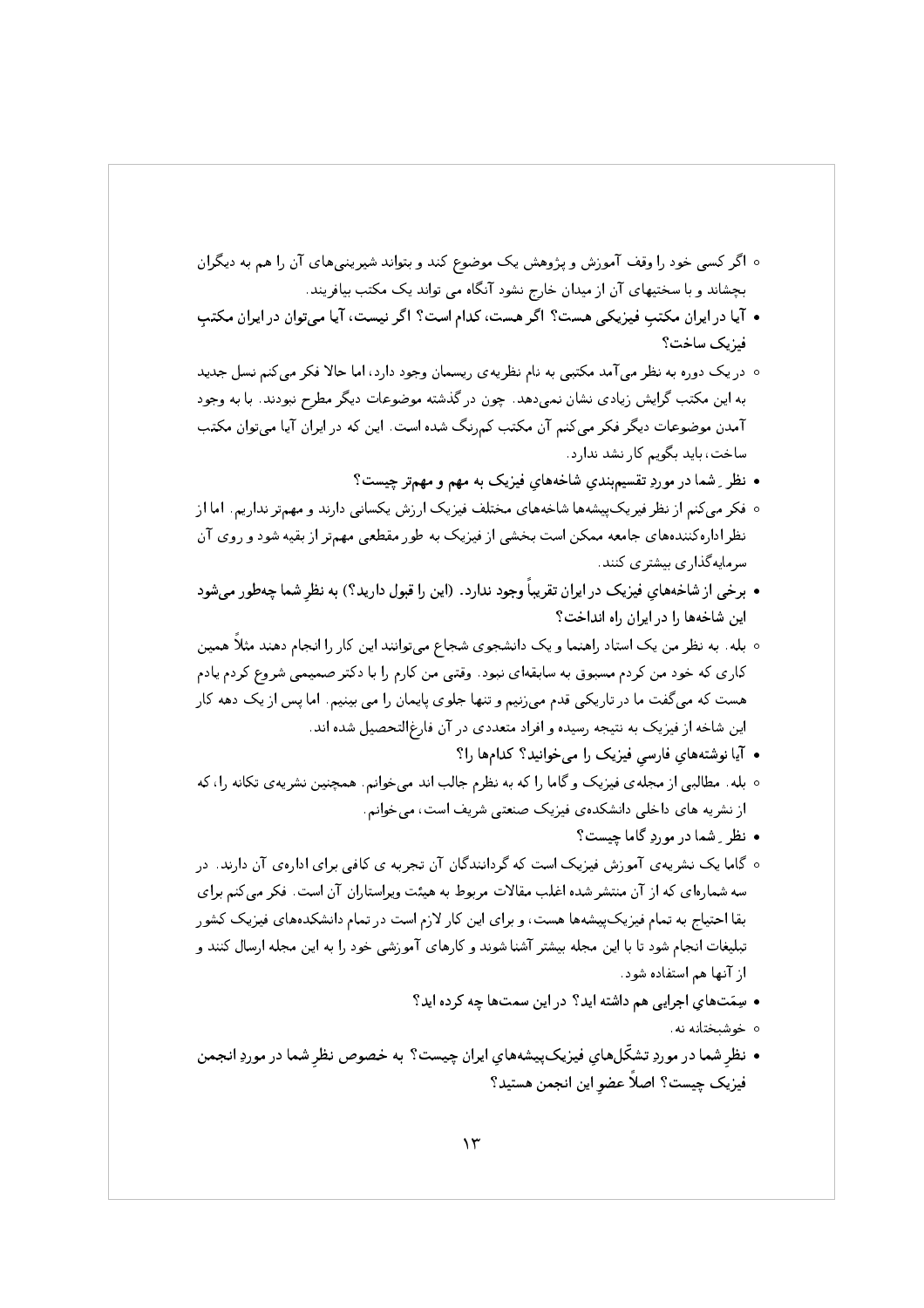- ٥ به نظرم هیچ کاری در ایران جدی گرفته نمی شود، و این تشکلها هم از این مطلب مستثنی نیستند. انجمن فیزیک هم درست مثل بقیه . خدا را باید شکر کرد که تا به حال از هم نیاشیده است . من هم عضو آن نيستم.
- شما سالها است در آمادهسازی ِ تیم المبیبادِ فیزیکِ ایران نقش دارید. سازوکار انتخاب و آموزش اعضای تیم المپیادِ فیزیکِ ایران چیست؟
- ۰ تمام دانش آموزان رشته ریاضی و فیزیک در سرتاسر کشور که حد نصابی در نمرههای دروس فیزیک و ریاضی آنها وجود داشته باشد می توانند برای المپیاد فیزیک ثبت نام کنند. این دانش آموزان در امتحان تستبی ای که معمولاً در نیمه ی دوم بهمن ماه هر سال برگزار می شود شرکت می کنند. برگزیدگان این امتحان، که تقریباً هشت صد نفر اول هستند، در امتحان تشریحی ای که در اردیبهشت سال بعد برگزار میشود شرکت میکنند. این امتحانها فقط در زمینهی فیزیک است. با ضرایبی که برای هر یک از امتحانهای برگزار شده در نظر گرفته می شود حدود چهل نفر اول انتخاب می شوند و یک دورهی تابستانی تقریباً ده هفتهای را در باشگاه دانش پژوهان جوان می گذرانند. در این دوره آموزش در زمینههای مکانیک و الکترومغناطیس است، هم نظری و هم عملی؛ و امتحانهای متعددی گرفته میشود. سیس از این گروه ۷ نفر اول برگزیده میشوند. این ۷ نفر باز یک دورهی تقریباً هفت ماهه را می گذرانند. این دوره شامل آموزش تمام مطالبی است که در سرفصلهای المپیاد فیزیک است: مکانیک، الکترومغناطیس، موج، شارهها، حرارت، نور، نسبیت، فیزیک مدرن و فیزیک هستهای (هم نظری و هم عملی). از این دروس هم امتحانهایی گرفته میشود، و در نهایت ۵ نفر اول انتخاب می شوند و به المپیاد جهانی فیزیک اعزام می شوند.
- احتمالًا هدفِ باش گاهِ دانش پژوهان جوان انتخاب تیمی برای کسب مدال طلا است. این حدس ما درست است؟
- ۰ بله. به هر حال هر مؤسسهای مایل است آنچه که به عهدهاش قرار دادهاند یک نمود خارجی داشته باشد، و نمود خارجی کار المپیاد کسب مدالهای مرغوب است. برای رسیدن به این مدال دانش پژوهان دورهای را سیری می کنند که در آن فیزیک و یا درس دیگری را یاد می گیرند که سرمایهای است که برای خود آن شخص و برای جامعه مفید است. این سرمایه ماندنی است، و بستر آن را باشگاه فراهم کرده است.
	- انگیزهی شخصی ِ شما از همکاری با المپیادِ فیزیک چیست؟
- این که مجموعهی نسبتاً بزرگی از دانش آموزان ترغیب میشوند فیزیک بخوانند، و تعدادی از فیزیک پیشههای ایران سؤالهایی طرح میکنند که در جای خودش فکر نمیکنم نمونه ی دیگری در ایران داشته باشد. این سؤالها، که آموزشهای فراوانی به همراه خود دارد، برای من بسیار جذاب است.
- مى گويند بيشتر المپيادىها از ايران مىروند، و به اين دليل ضرر المپياد بيش از منفعتِ آن است. آيا شما میتوانید آماری از این رفتن به ما بدهید؟ و به طور کلّمی نظر شما در موردِ المپیادِ فیزیک چیست؟